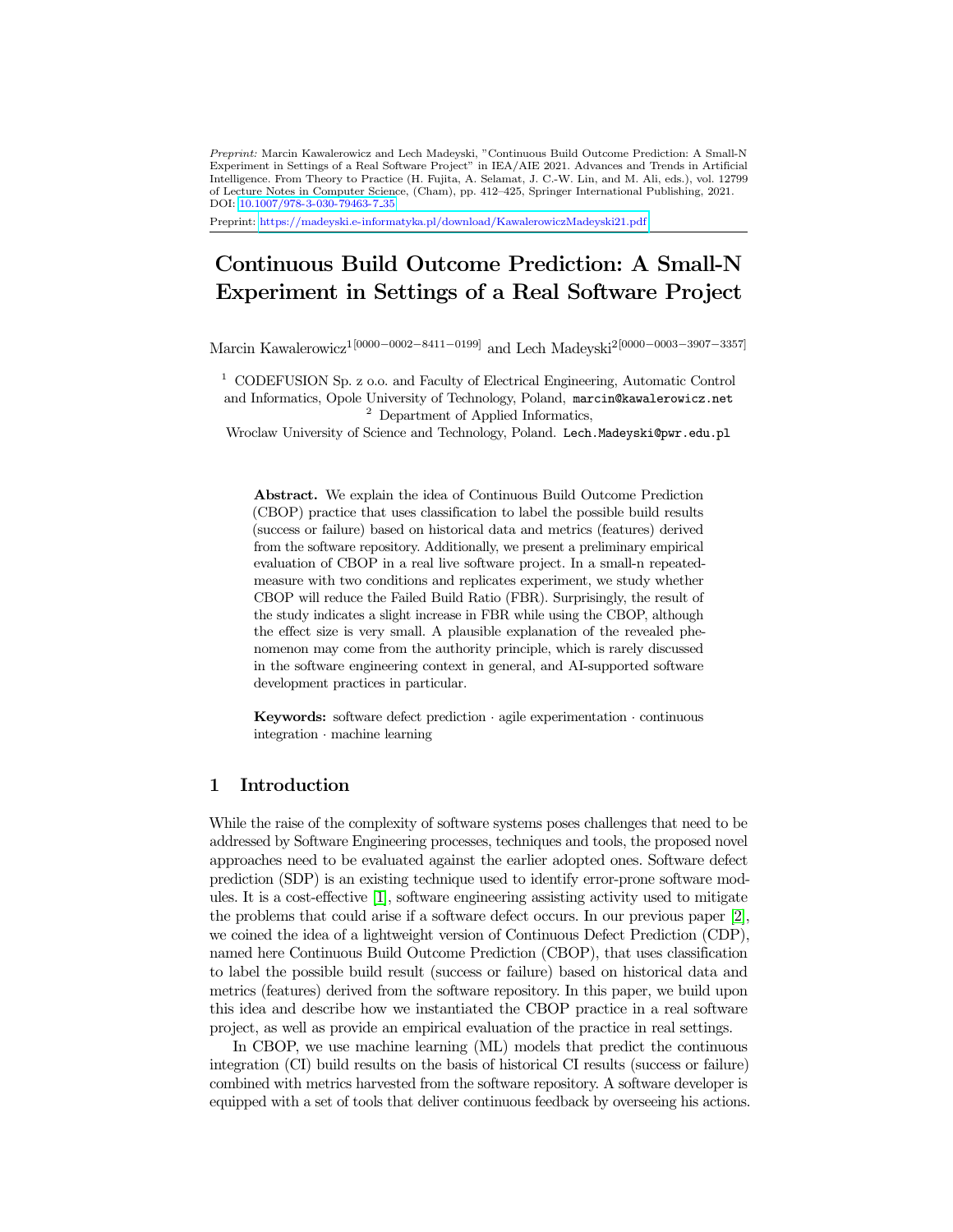Metrics are calculated on the fly and sent to the prediction model that checks if the changes developer is currently making in the source code might lead to a problem during the integration performed on the CI server. If a possible problem is detected, the feedback might lead the developer to be more cautious and to fix the problem before it manifests itself as a failing build.

In this article, we discuss the current state of knowledge and technology in the area of SDP (Section [2\)](#page-1-0). We describe how the experiment aimed to evaluate the usefulness of CBOP in real-world, industrial settings was planned (Section [3\)](#page-2-0) and executed (Section [4\)](#page-5-0). We present the experiment results (Section [4.3\)](#page-6-0). Discussion is presented in Section [5.](#page-10-0) Conclusions are presented in Section [6.](#page-10-1)

# <span id="page-1-0"></span>2 Background

It is not easy to automatically detect a software defect. That is why using machine learning to aid software defect prediction fascinated researchers for a long time (see, e.g., [\[3\]](#page-11-2), [\[4\]](#page-11-3), [\[5\]](#page-11-4)). The idea was refined later in [\[6\]](#page-11-5), [\[7\]](#page-11-6), [\[8\]](#page-11-7) and called just-in-time quality assurance or just-in-time defect prediction.

From one side, we build on top of a described and prototyped tool [\[9\]](#page-12-0), [\[3\]](#page-11-2) that performs defect prediction directly in the Integrated Development Environment (IDE). From the other side, we are using the unambiguous data from CI [\[10\]](#page-12-1) server as a source of buggy/clean information and synthesizing it with the code metrics mined from the software repository.

Until now, the defect prediction approaches were based mainly on lexical examination of the commit message or the information from the bug tracking software [\[11\]](#page-12-2). We are classifying the change as buggy or not based on the result of the build on the CI server. We are using the build server as a definite source of information (oracle) about the "bug". If the build fails, we can presume the introduced change was buggy. This information is then fed into the model to improve it further. Finally, the effect we get is a constantly learning model based on unambiguous data derived from the build server.

Having the model ready, we are able to give the developer continuous real-time feedback in the form of build outcome prediction. Using this feedback, the developer can assess if the changes, he is working on, are likely to introduce a bug into the project or not. We are achieving this by exposing the build outcome prediction model to the IDE the developer is working with. We have an IDE extension (add-on) that continuously communicates with the model sending the project measurements and receiving prediction in exchange. The prediction then is displayed in the developer IDE. This could make him aware that the changes he is introducing to the project might result in a build fail. Consequently, that might lead to a more careful examination of the changes and rule out the defect(s) that would lead to a failing build. The idea of the technique we are proposing is presented in Figure [1.](#page-2-1) The discrete process of repeatedly building the software, training the model and obtaining the predictions is enclosed in an uninterrupted feedback loop. Deriving the analogy from CI the continuous nomenclature was used for CDP and CBOP.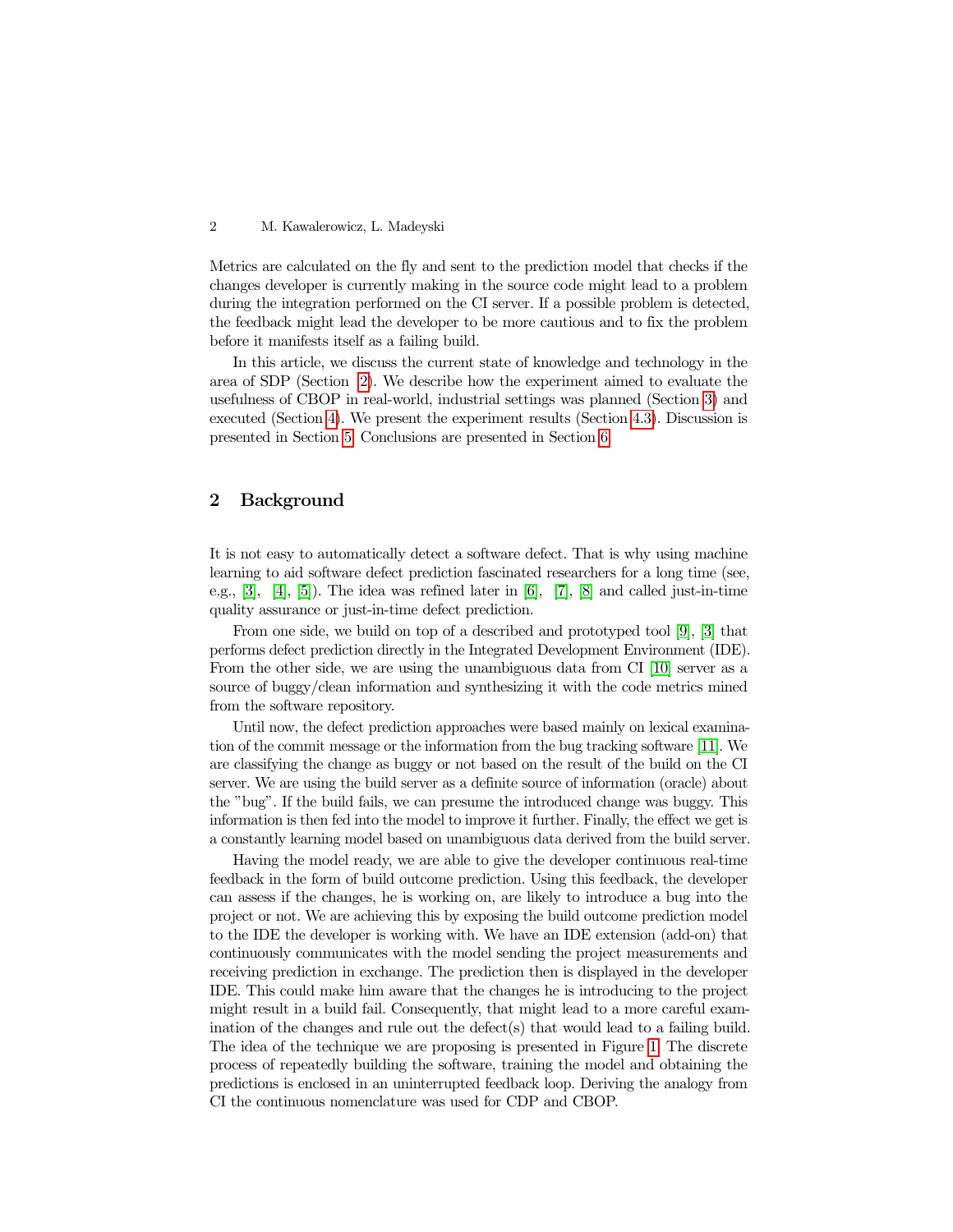

<span id="page-2-1"></span>Fig. 1. Continuous build outcome prediction diagram

# <span id="page-2-0"></span>3 Experiment plan

#### 3.1 Scoping

We define the goal of our experiment as follows [\[12\]](#page-12-3): Analyze continuous build outcome prediction (CBOP) practice for the purpose of evaluation of the practice with respect to its effectiveness to reduce the build failure rate (BFR) from the point of view of the researcher and project manager in the context of a small group of professional software developers (subjects) working in an industrial-grade software project (object).

In other words, we want to conduct the experiment to get the answer whether the new CBOP practice will reduce the rate of failing builds in a day-to-day work on an industrial-grade software project. We will have one object (a software project) and multiple subjects/participants (a software development team). According to the terminology used by Wohlin et al. [\[12\]](#page-12-3), we will conduct "Multi-test within object study". Technically, it will be a quasi-experiment as the object, the software project, and the subjects (i.e., the software developers) will not be chosen randomly. Nevertheless, we will use randomization techniques in our quasi-experiment.

#### <span id="page-2-2"></span>3.2 Context selection

The experiment will be conducted in vivo on an ongoing real business driven software project. Technically, it is a project consisting of two subprojects. One is a Microsoft .NET based project (ProjDotNet) in its 4th year of development, while the second project is a web-based Angular client (ProjWeb) that uses the ProjDotNet as an application programming interface (API). It is a software for banks and leasing companies. It is used in some large financial organizations on the German-speaking market. The software covers the complete loan and leasing contract lifetime from calculation, through offer creation to contract and contract recalculation, including after-contract object management and resell. The software was originally written in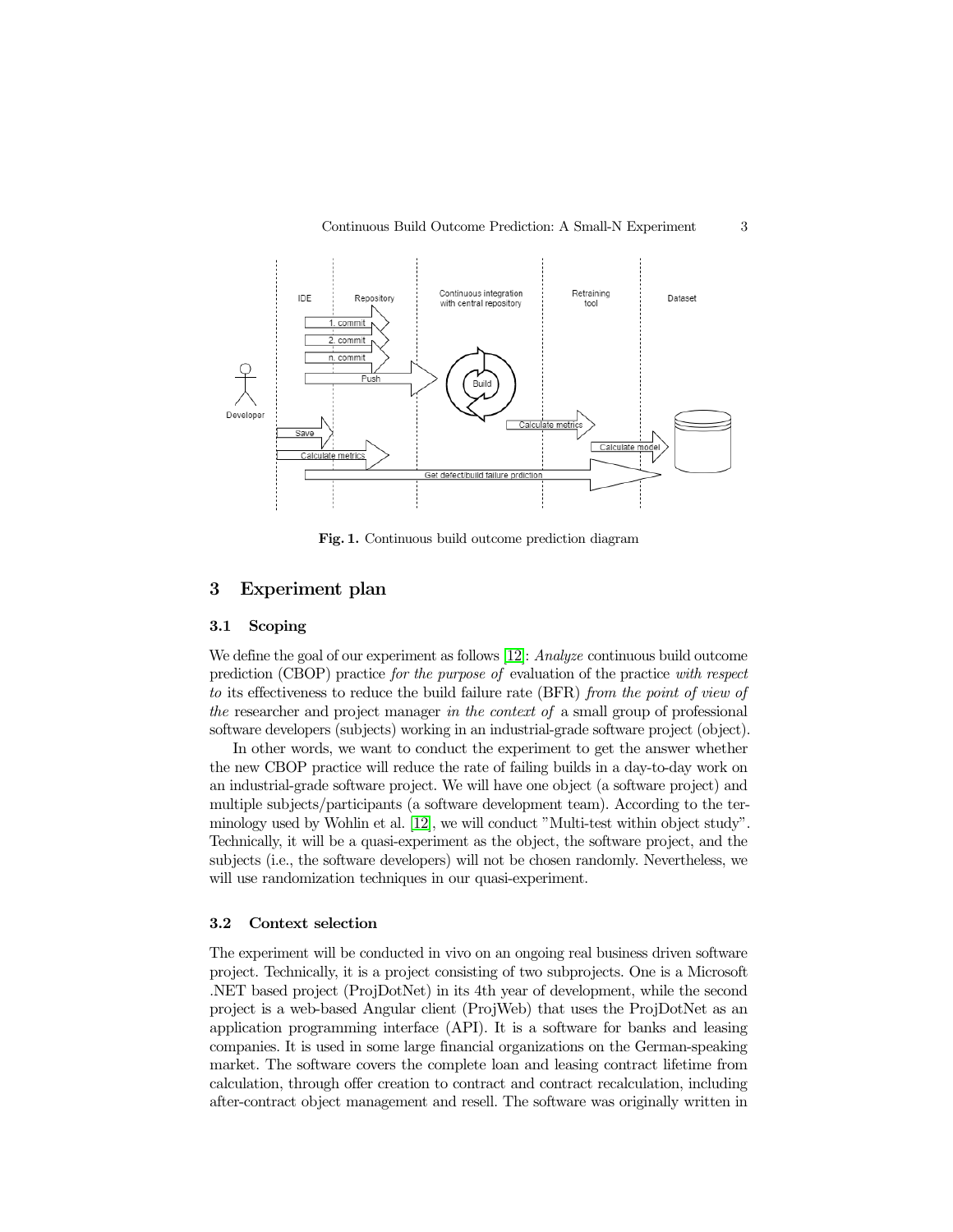Clarion (fourth-generation programming language). New software features are now added to the software using Microsoft .NET and the  $C#$  language. They contain Windows Communication Foundation(WCF)-based Web services and interoperability managed code calls using Component Object Model (COM). The other part of the software is an Angular based Web client that uses the .NET services as an API layer. Table [1](#page-3-0) shows some data about the ProjDotNet and ProjWeb projects derived from it at the end of June 2018. According to the classification by Wohlin et al. [\[12\]](#page-12-3), we

<span id="page-3-0"></span>Table 1. Project details

| 18                                               |
|--------------------------------------------------|
| 6-8 developers/week                              |
| over 10 000                                      |
| over 9000                                        |
| over 4 500 000                                   |
| Average build commits per active week approx. 60 |
|                                                  |

have an on-line project, involving professional developers, specific, and real problem.

The CBOP practice was not introduced to the project before the start of the experiment. There was neither defect prediction nor build failure prediction used in this project from its beginning. The build results recording was started on 2018-06-20 and lasted until 2018-10-02.

#### 3.3 Hypothesis formulation

We formulate the following hypotheses:

H0 (null hypothesis): Using the CBOP practice (aka CBOPon) does not influence the Failed Build Ratio (FBR).

H1: Using CBOP reduces FBR.

#### <span id="page-3-2"></span>3.4 Variables selection

In the experiment we will control the time when we apply CBOP or not (independent variable in our experimental design). We will make the predictions available to the developers only in certain times through the toolset we provide. The idea is to turn the prediction on (i.e., use CBOP) and off, labelled as A and B, on a workday basis using a randomization schema. We will have days where the prediction is available to the developer and days where it is not. The experiment will be conducted during 4 weeks of real development.

The build failure count will be used to calculate FBR. Every push to the central repository ends with the build on the CI server. The possible results one may observe on Jenkins CI are: SUCCESS, FAILURE, UNSTABLE, ABORTED, NOT BUILD<sup>[3](#page-3-1)</sup>.

<span id="page-3-1"></span><sup>3</sup> Jenkins CI Build results: <http://javadoc.jenkins-ci.org/hudson/model/Result.html>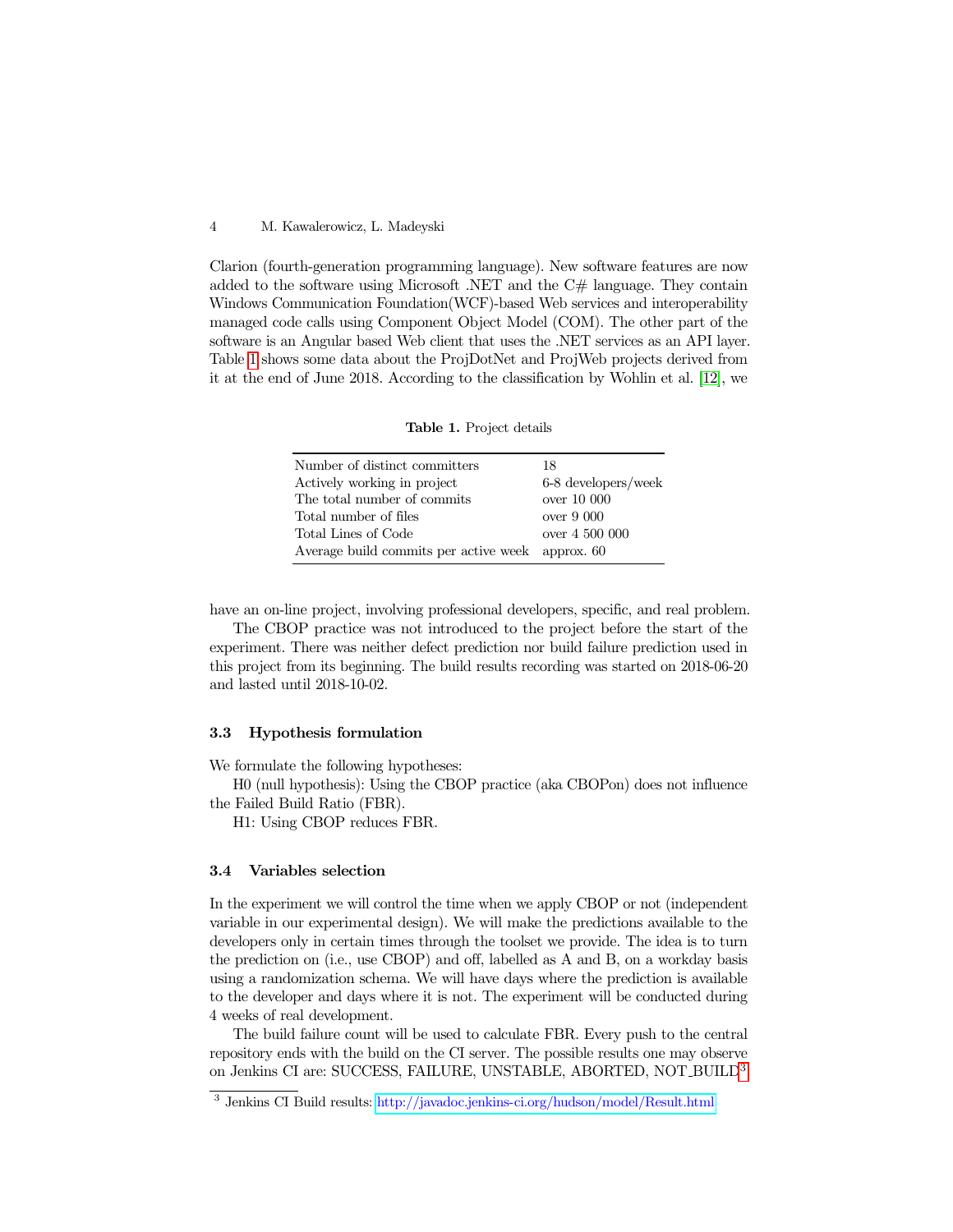Only the results of type FAILURE are counted as failed builds. We do not count UNSTABLE builds as failures as they are not necessarily associated with failures but, e.g., bad smells in production code or tests. The ABORTED and NOT BUILD are not counted as failures as well. As a result, we calculate the failed build ratio (FBR) as fol- $\frac{\#FAILURE}{\#UNSTABLE+\#ABORTED+\#NOT\_BUID+\#SUCCESS+\#FAILURE}.$ 

## 3.5 Selection of subjects

The experiment will be conducted on a sample of the population of software developers. The company we are conducting the experiment in is a subcontractor of a larger software development company. The subcontractor leases 4 resources to its partner. One resource is 160 hours of work in one calendar month. It amounts to 640 hours of work (all of them not necessarily working full hours on that specific project). The work is conducted by 5-7 people. 4 to 5 software developers, software tester and a user experience specialist. All developers involved in the project are professionals with masters or bachelors degree in computer science with various experience levels: from 1 to 5 years of industrial experience as a software developer. The main task of all developers described here is the work in the subcontracted project described in detail in Section [3.2.](#page-2-2)

On the contractor side, there are 4 to 5 developers and one intern involved in that project. The developers are working full time on that project, while the intern is working only part time. One of the developers on the contractor is a software architect with 5+ years of experience and the three remaining developers are juniors with 1 to 3 years of experience.

Because we are interested in the largest possible sample of subjects, we used a convenience sampling technique to select the subjects – we selected all available subjects involved in the project. For the planing phase of the experiment we used the sample size of 4 for all the calculations. We were sure that we will be able to conduct the experiment with at least 4 developers (working in the project on the subcontractor side). During the execution of the experiment we were able to incorporate additional developers on the contractor side (the number of participants amounted 9).

#### 3.6 Choosing experiment design type

In essence, we have here an experiment with one factor (the use of CBOP) and two treatments (presence or absence of the prediction). The participation of four developers from the contractor side in the experiment was certain. This rather small number of participants led us to use a small-n experimental design to study the effect of CBOP.

Dugard et al. [\[13\]](#page-12-4) provided a list of experimental designs for single-case and smallexperiments. Careful examination of the conditions for those experiments enabled us to find a proper design for our situation: "A small-n repeated-measures design with two conditions and replicates". We have at least two participants and two conditions to compare (A - No build outcome prediction available for the developer, B - build outcome prediction available for the developer). Each participant will receive each of the conditions on at least two occasions and it is possible to assign the conditions randomly.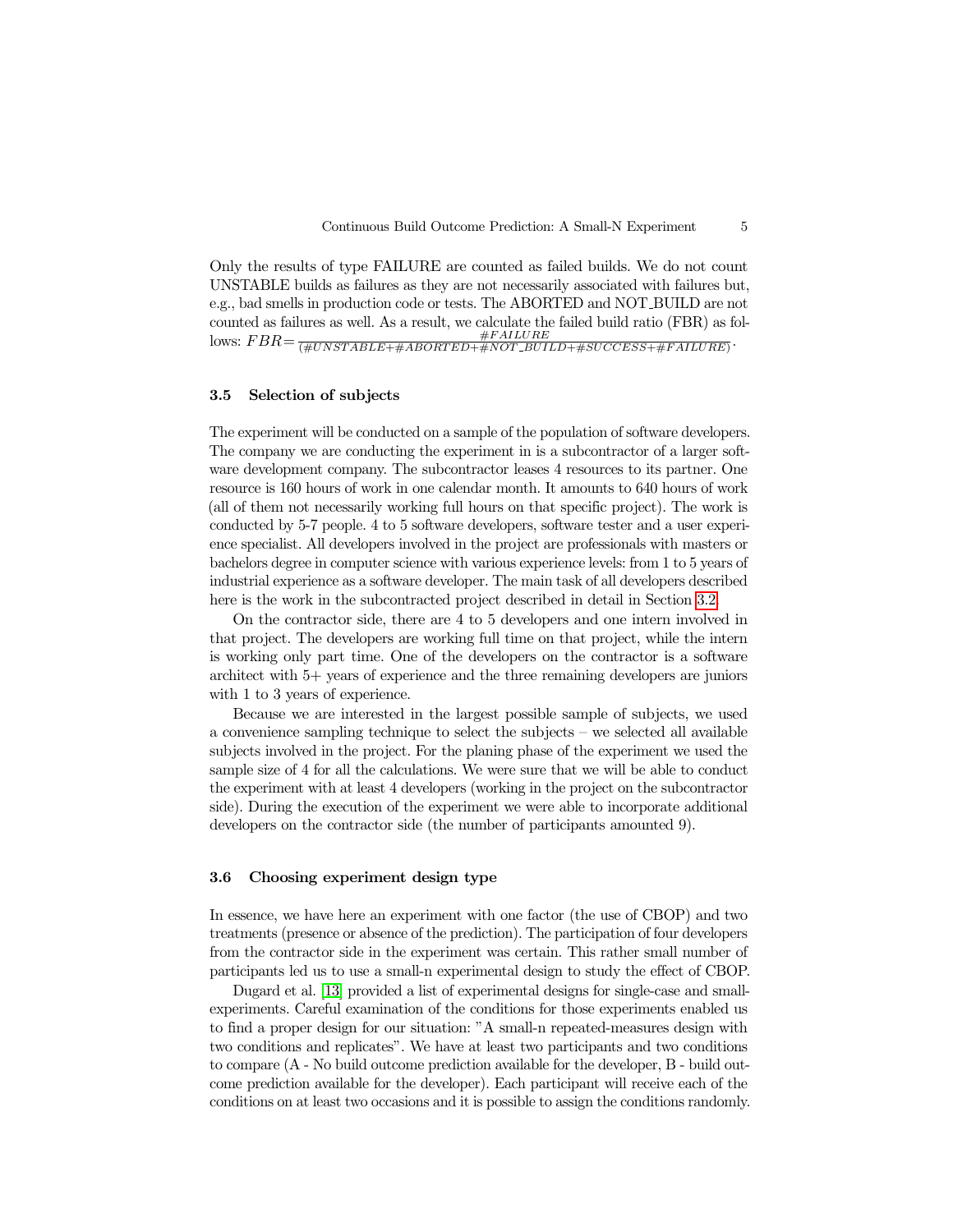Because we have expected at least 4 participants, we have not considered any of the "single-case" designs provided by Dugard et al. [\[13\]](#page-12-4). Other designs (Small-n oneway design, A small-n repeated-measures design, Two-way factorial small-n design) have been considered and were rejected as we knew that we will be able to measure the participants multiple times, but we will not have multiple levels of factors.

Because we will be able to change the condition multiple times, we have not considered the phase AB or ABA designs. They have their limitations making them more suitable for drug trials or medical experiments. Such trials need to have a clear distinction between the "intervention" (B after A) or even "withdrawal" (A after AB) and the baseline (A). Where we do have a distinction between the phases, we do not need to be that careful about the negative outcomes of our experiment. Thus, we will not conduct "The multiple baseline AB design" or "Multiple baseline ABA design" although technically possible in our case but too limited. In our case, a frequent succession of different conditions will be possible, thus an "Alternate design" will be a better choice according to Bulte and Onghena [\[14\]](#page-12-5).

We will be able to apply each treatment multiple times using a randomization schema, giving us the possibility to perform several observations (replicates) on each condition.

Choosing the right period to alternate between the phases was not an easy task. We have gathered some actual data from 6 weeks preceding the start of the experiments on the rate of the various build results. We have come up with an average of 54 builds per week with six failed builds per week. Having this data, we decided that a day will be a good choice for the period to alternate between the phases in our experiment. It should give us enough data to draw meaningful conclusions.

Next, we have proceeded to calculate the possible power of the experiment. We expected to have a least 4 participants in our team and 4 weeks to perform the experiment, giving us 20 observation days (assuming 5 working days per week).

# <span id="page-5-0"></span>4 Execution

#### 4.1 Experimental setup

We have a working experimental CBOP setup in a commercial software project. The CBOP deployment in the project was possible thanks to our own dedicated tool called Jaskier [\[15\]](#page-12-6). Detailed information about the experiment instrumentation including the model prediction model creation is available in an online appendix [\[16\]](#page-12-7).

### 4.2 Validity evaluation

In accordance with Wohlin et al. [\[12\]](#page-12-3), we discuss threats to validity of our research.

The threat to the internal validity that applies to our research is that a subject may react differently as time passes (maturation). We think this threat is to a large extent addressed by the CBOP on (aka CBOPon) / off (aka CBOPoff) randomized assignment, see Table [2.](#page-7-0)

The threats concerning the problems to generalize the results of the research to a wider population of software developers are threats to external validity. The threat of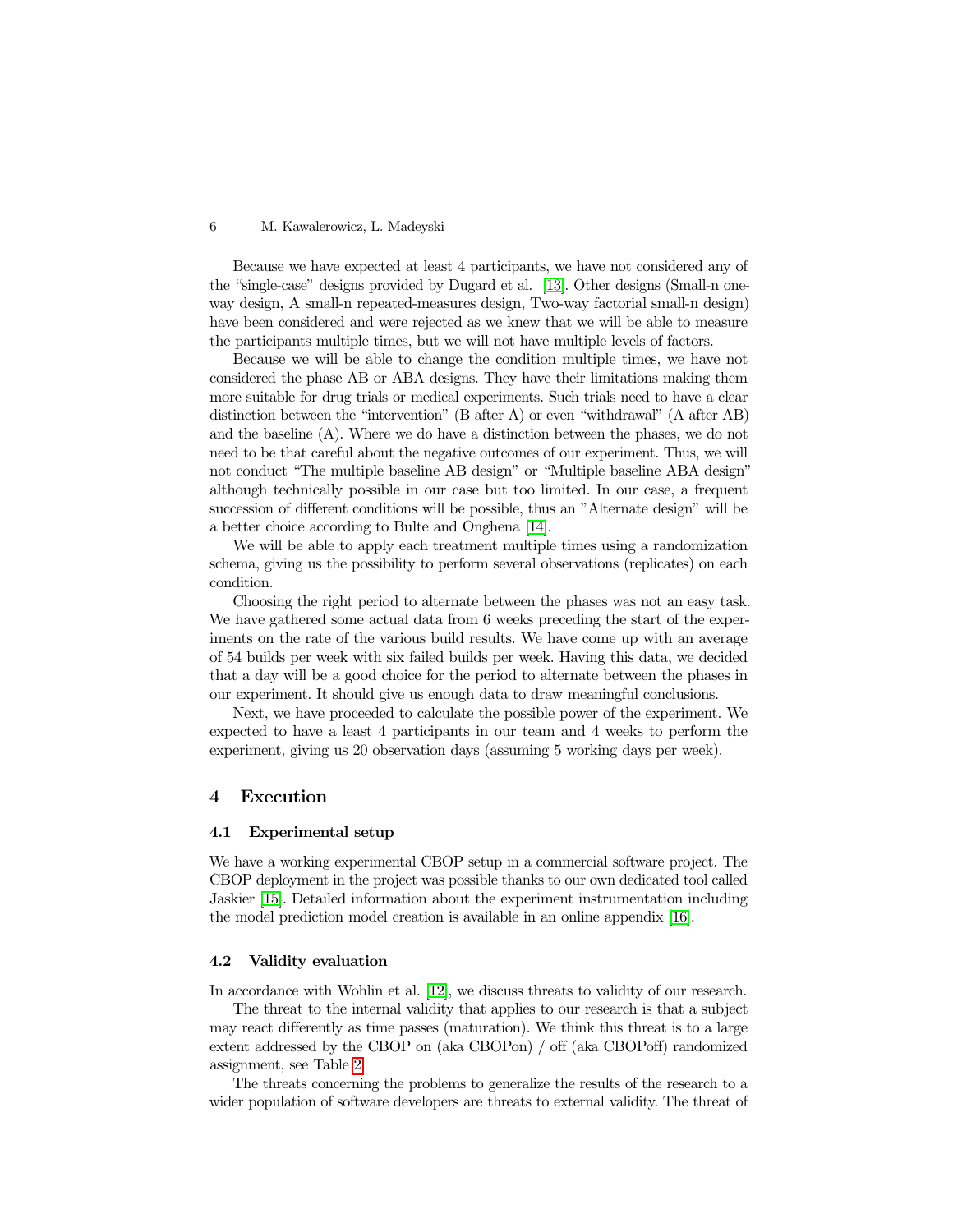"interaction of selection and treatment" is addressed to some extent by the fact that in both teams there is a wide distribution of experience and knowledge (from juniors to seniors), good diversity in culture and educational background (two countries, different education paths). The threat of "interaction of setting and treatment" is mitigated through the use of two technically different projects (.NET and Angular), the usage of industry standard tools (Visual Studio, VSCode) and a real, not toy-like, project. However, this threat needs to be considered because the technical differences between other types of projects might impact the ability to generalize the results. We conduct the experiment during the period of several days what mitigates the threat of "interaction of history and treatment". The time of day should not impede the observations. The research was conducted solely in a real-life software development project, what makes the external validity considerations much less critical.

Another type of threats we have considered are construct validity threats. They concern generalizing the results of the experiment to the ideas behind it. To address "inadequate preoperational explication of constructs" we have defined, as clearly as possible, what we are looking for - less failing builds. We hope to widen the generalization to a broader concept of defect (not only failing build) prediction, but we decided to start with a problem of broken builds that developers have to deal with most often. Other threat that we think needs to be considered is the "restricted generalizability across constructs". It is important to check if the approach we are proposing will not effect the project in a negative way. For example, whether the usage of the prediction will not give the developers false beliefs and thus result in more careless committing. We have similar concerns regarding the social threats to the experiment. It is possible that the behavior of the software developers will change due to the usage of our CBOP tools. It might be that they will feel more secure while receiving positive predictions and thus they will more boldly commit insecure changes to the repository.

The last type of threats we have considered are the threats to conclusion validity. In our case, it is the ability to draw a correct conclusion about the influence of CBOP on FBR in a software development project. Important threat is a potentially low statistical power of the experiment (because of the limits in the number of participants involved in the study). We tried to mitigate it by involving as many developers as we could. Finally, we were able to use data from 9 individual developers.

# <span id="page-6-0"></span>4.3 Analysis

In the experiment, we have analyzed 310 project days worth of data coming from a total of 9 developers. Table [2](#page-7-0) shows the assignments for individual developers. The experiment assignments were prepared 40 days in advance. Different developers worked different number of days in the project under investigation (because of sick days, vacations, different project assignments etc.). Some days the developers did not make any commit resulting in a build. Those days were omitted from the results. Although in those days the developers were assigned a phase. If a developer participated in the experiment longer than 40 days, the sequence started from the beginning. If a developer participated in less than 40 days then only the days in which she or he participated were taken into account. The developers were working simultaneously in Visual Studio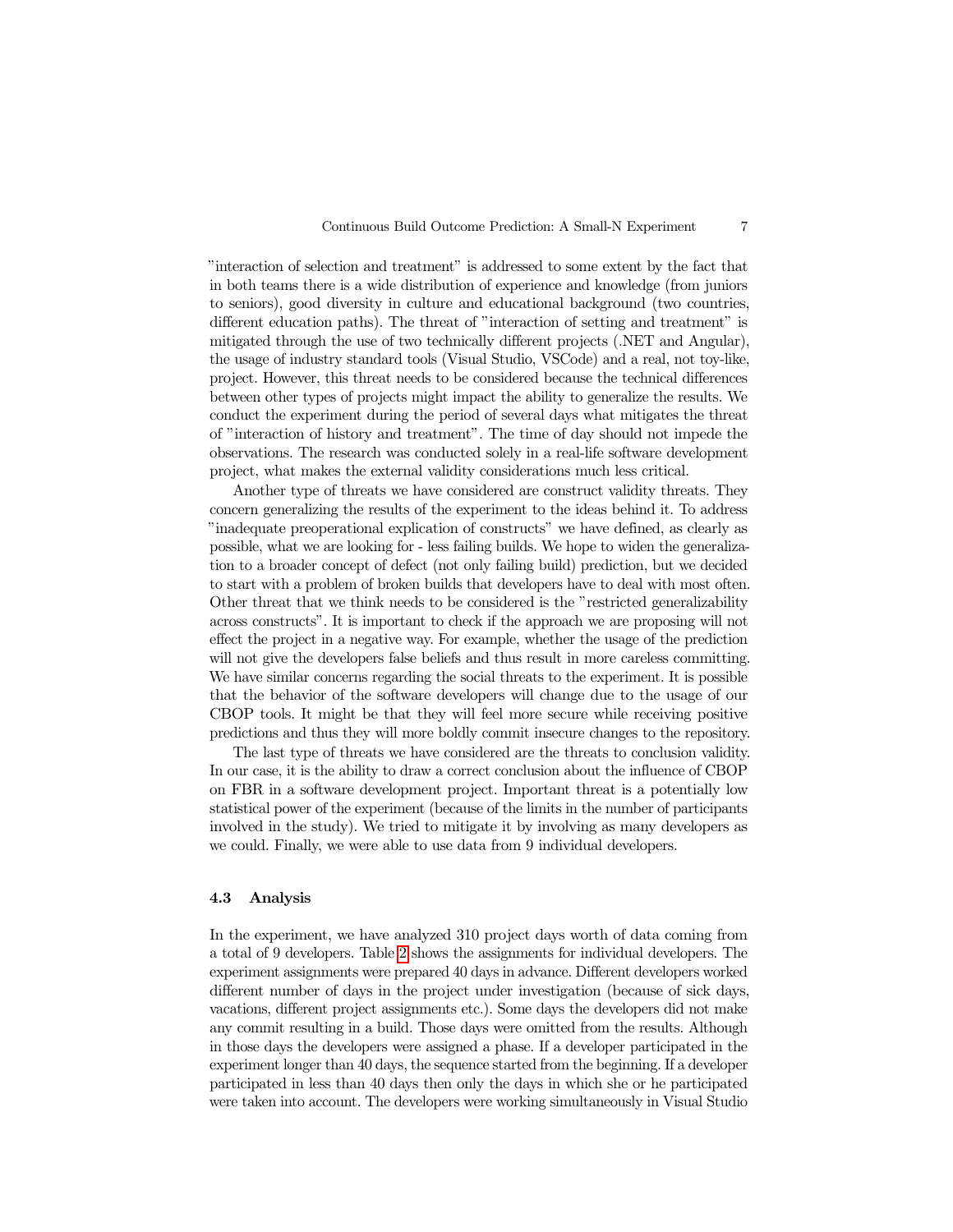<span id="page-7-0"></span>Table 2. CBOPoff (A) / CBOPon (B) assignments for individual developers

| Developer no. | Assignments plan                | Days<br>in exp. | Obs.<br>count | Failure build Total<br>count | build count |
|---------------|---------------------------------|-----------------|---------------|------------------------------|-------------|
| Developer 1   | AAAAAABBBBBBBBBBBBBB            | 44              | 33            | 16                           | 63          |
|               | BBBBAAAAABBBBBBBBBBB            |                 |               |                              |             |
| Developer 2   | AAAAAAABBBBBBBBBBBBB            | 27              | 20            | 3                            | 32          |
|               | BBBBAAAAAAAAABBBBBBB            |                 |               |                              |             |
| Developer 3   | <b>AAAAAAAABBBBBBBBBBBBBBBB</b> | 37              | 27            | 1                            | 47          |
|               | BBBBAAAAAAAAABBBBBBB            |                 |               |                              |             |
| Developer 4   | AAAAAAAAAABBBBBBBAAA            | 60              | 84            | 58                           | 227         |
|               | AAAAAAAABBBBBBBBBBBB            |                 |               |                              |             |
| Developer 5   | AAAAAAAAAAABBBBBBBBB            | 43              | 29            | 1                            | 65          |
|               | BBBAAAAAABBBBBBBBBBB            |                 |               |                              |             |
| Developer 6   | AAAAAAAAAAAABBBBBBBB            | 54              | 61            | 39                           | 134         |
|               | BBAAAAAAAABBBBBBBBBB            |                 |               |                              |             |
| Developer 7   | AAAAABBBBBBBAAAAAAAA            | 35              | 50            | 27                           | 124         |
|               | AAAAABBBBBBBBBBBBBBB            |                 |               |                              |             |
| Developer 8   | AAAAAAAAABBBBBBBBAAA            | 40              | 55            | 59                           | 239         |
|               | AAAABBBBBBBBBBBBBBBB            |                 |               |                              |             |
| Developer 9   | AAAAABBBBBBBBBBBBBBB            | 46              | 51            | 26                           | 139         |
|               | BBBAAAAAAABBBBBBBBBB            |                 |               |                              |             |

on the back-end .NET services and in VSCode working on the Angular front web client for the services. The results were aggregated for both projects separately.

Analysis of descriptive statistics In total, CBOP was turned off during 173 days and turned on during 237 days of the experiment. FBR dependent variable, calculated as described in the Section [3.4,](#page-3-2) is plotted in Figure [2.](#page-7-1)



<span id="page-7-1"></span>Fig. 2. Failed Build Ratio (FBR)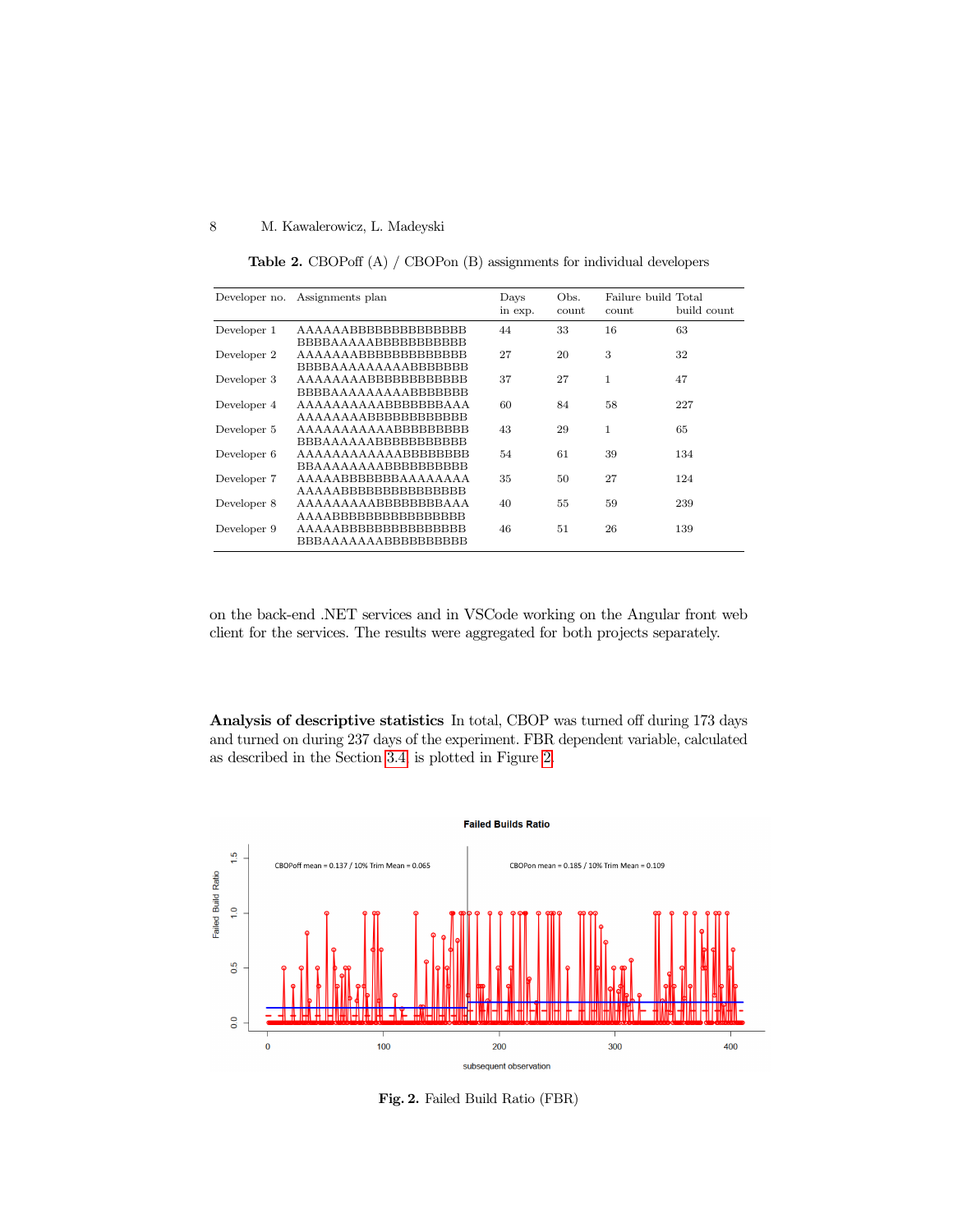We see a slight increase in the mean of FBR when the CBOP was turned on, from 0.137 (CBOPoff) to 0.185 (CBOPon). Figure [3](#page-8-0) shows the box plot for the same data. The median in both phases was 0.



<span id="page-8-0"></span>Fig. 3. Failed build ratio (Y-axis) box plot

As variances are not equal ( $F = 0.70099$ ,  $df1 = 172$ ,  $df2 = 236$ ,  $p-value = 0.01366$ ). we may use Welch's t-test, but the null hypothesis can not be rejected  $(t=-1.5579$ .  $df = 400.34$ ,  $p-value = 0.12$ . Unfortunately, the data are autocorrelated in the CBOPon phase and have a visible trend in the CBOPoff phase. In such situation, transformation using differencing is recommended. Unfortunately, it does not remove autocorrelation. Hence, the Welch's t-test may not be reliable and we proceed further analyzing a robust measure of central location and effect sizes.

Mean is not a robust measure of the central location and can be strongly influenced by outliers, especially when the number of observations is small. However, the 10% trimmed mean (which is a more robust measure of the central tendency) also increased from 0.065 (when CBOPoff) to 0.109 (when CBOPon). Standard deviation increased in a similar manner from 0.281 (when CBOPoff) to 0.335 (when CBOPon). We will discuss possible explanations of such behaviour in Section [5,](#page-10-0) but now we focus on the size of the observed effect. Table [3](#page-9-0) contains descriptive statistics for all phases and developers.

Effect size It has become a recommended practice to assess the magnitude of a treatment effect (CBOPon vs CBOPoff in our case) using effect size measures as it gives a sense of practical importance [\[17](#page-12-8)[,18](#page-12-9)[,19\]](#page-12-10). To grasp the effect of CBOPon vs CBOPoff, we report the most common effect size measures:

– ES calculated as the difference between the intervention CBOPon and baseline CBOPoff means divided by the standard deviation of the baseline  $(ES =$  $\frac{M_{CBOPon}-M_{CBOPoff}}{SD_{CDOD, M}}$  $SD_{CBOPoff}$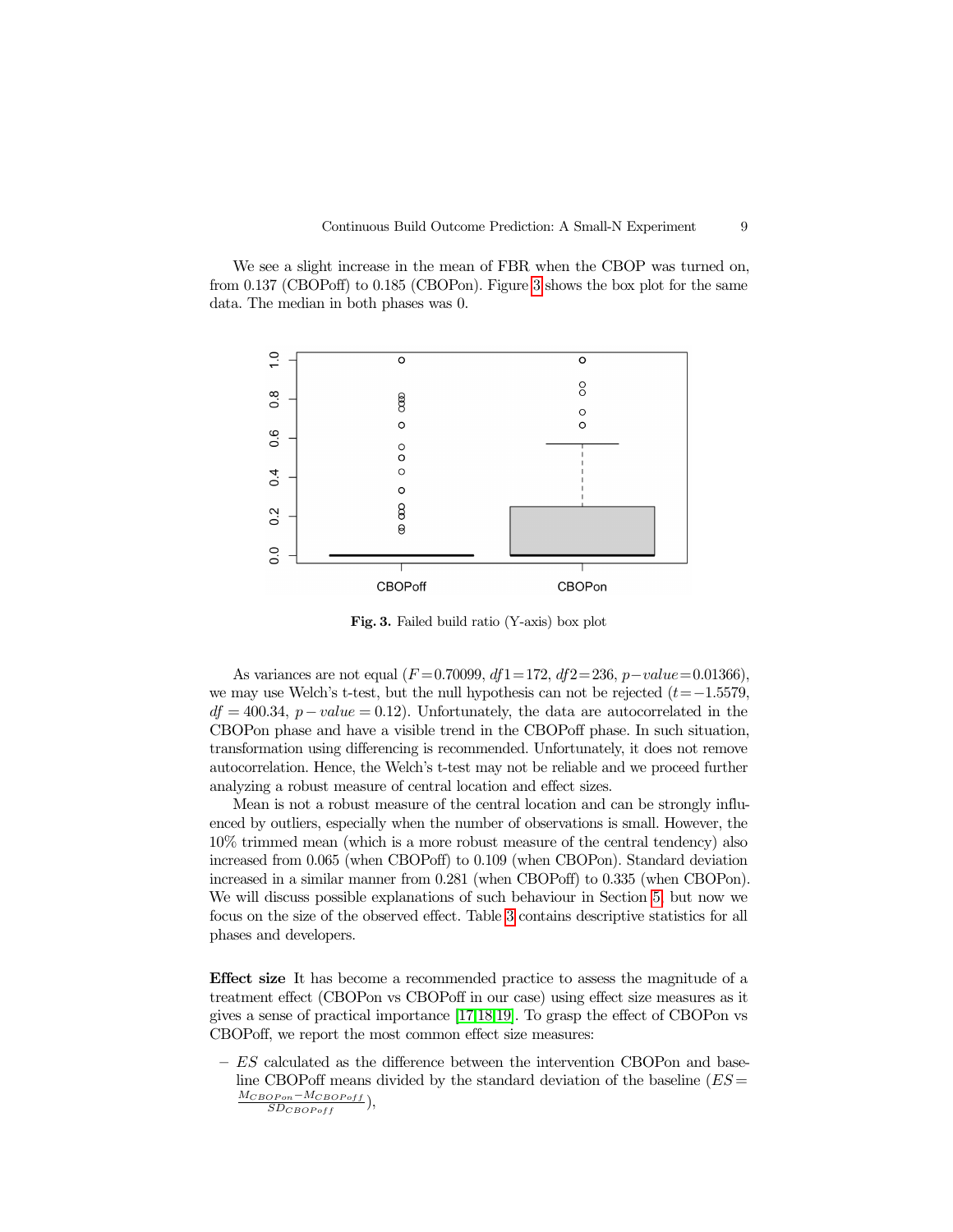<span id="page-9-0"></span>

|                | Obs. count  |             |                   | Mean     |     | $10\%$ trim mean |     | Median  | SD.                          |               |
|----------------|-------------|-------------|-------------------|----------|-----|------------------|-----|---------|------------------------------|---------------|
|                | $\alpha$ ff | $_{\rm on}$ | off               | $\alpha$ | off | <sub>on</sub>    | off | $^{on}$ | off                          | <sub>on</sub> |
| Developer 1 12 |             | 21          | 0.194 0.337 0.133 |          |     | 0.298            |     |         | 0.000 0.000 0.388 0.447      |               |
| Developer 2    | -5          | 15          | 0.000 0.133 0.000 |          |     | 0.077            |     |         | 0.000 0.000 0.123 0.352      |               |
| Developer 3 15 |             | 12          | 0.000 0.021 0.000 |          |     | 0.000            |     |         | 0.000 0.000 0.000 0.072      |               |
| Developer 4 43 |             | 41          | 0.216 0.118 0.168 |          |     | 0.069            |     |         | 0.000 0.000 0.290 0.233      |               |
| Developer 5 12 |             | 17          | 0.000 0.020 0.000 |          |     | 0.000            |     |         | $0.000\ 0.000\ 0.000\ 0.081$ |               |
| Developer 6 29 |             | 32          | 0.254 0.269 0.215 |          |     | 0.216            |     |         | 0.000 0.000 0.380 0.414      |               |
| Developer 7 22 |             | 28          | 0.102 0.221 0.032 |          |     | 0.175            |     |         | 0.000 0.000 0.257 0.364      |               |
| Developer 8 24 |             | 31          | 0.044 0.214 0.013 |          |     | 0.146            |     |         | 0.000 0.000 0.123 0.350      |               |
| Developer 9    | -11         | 40          | 0.136 0.197 0.056 |          |     | 0.121            |     |         | 0.000 0.000 0.323 0.325      |               |

Table 3. Descriptive statistics for each developer for CBOPoff (off) / CBOPon (on)

 $- d - index$  uses a pooled standard deviation and thus may be more appropriate when the variation between the phases differs  $(d - index = \frac{M_{CBOPon} - M_{CBOPoff}}{SD_{CBOPoff}})$  $\frac{^{MCBOPon-MCBOPoff}}{SD_{pool(CBOPoff, CBOPon)}}).$ 

Both values ( $ES=0.16923$ ,  $d-index=0.15156$ ) are below 0.87 and indicate "small" effect size". However, when there is a trend in any phase, then both measures are not appropriate and we need to use more sophisticated effect size measures. In our case, there is a visible trend in the baseline CBOPoff, see Figure [4.](#page-9-1)



<span id="page-9-1"></span>Fig. 4. Visualisation of trend

Hence, we report and rely on the following effect size measures:

- $-PEM$  (the percentage of the data points in intervention phase (CBOPon) exceeding the median of the baseline phase (CBOPoff)) [\[20\]](#page-12-11),
- PAND (the percentage of all non-overlapping data) [\[21\]](#page-12-12).

 $PEM = 0$  (i.e., lower than 0.5) can be interpreted as "not effective" according to Ma [\[20\]](#page-12-11).  $PAND = 0.578$  (i.e., lower than 0.69) can be interpreted as "debatable effectiveness" according to Parker et al. [\[21\]](#page-12-12). This indicates that CBOP is "not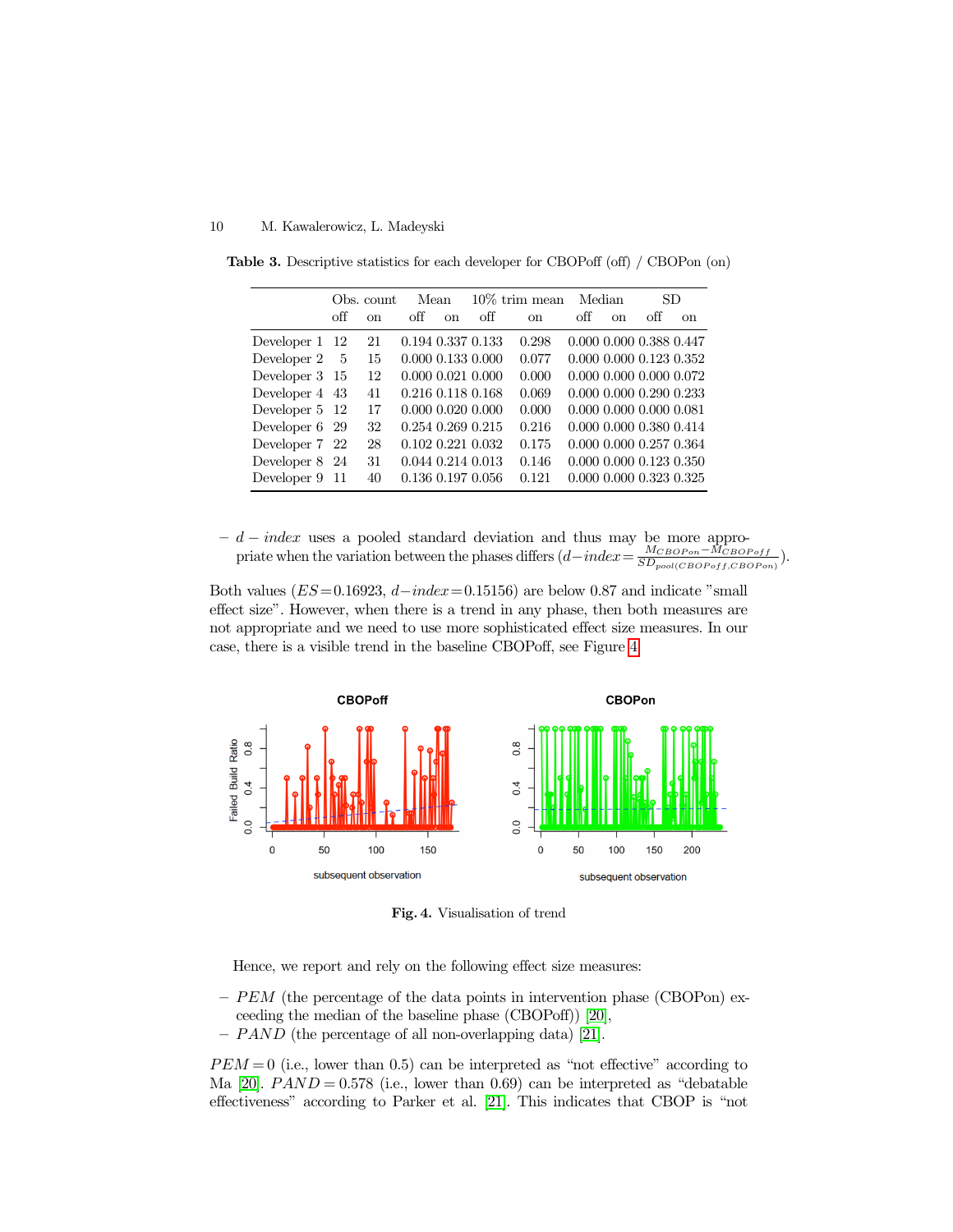effective" or even its effectiveness is, contrary to the expectation, slightly in the opposite direction, i.e., may lead to a tiny increase in FBR.

# <span id="page-10-0"></span>5 Discussion

The experiment results indicate that our hypothesis that by using CBOP (CBOPon) one can positively influence the failing builds ratio was not reflected in results. By using our CBOP setup, developers were causing slightly more failing builds than without the CBOP in place (CBOPoff). The effect size was very small, but it prompted us to elaborate on plausible explanations. One of the possible reasons (we have considered as a threat before the experiment) is that developers equipped with a tool that was supposed to shelter them from the problems of failing builds became more careless. They start to commit a code of lesser quality because they had positive feedback about it.

This effect could be caused by the human tendency to use judgement heuristics while making decisions. It is generally easier for a human being to use simple strategies while finding solutions for a complex problem. One of those judgement heuristics is an authority principle. This principle was catalogued by Cialdini among "Six Principles of Influence" [\[22\]](#page-12-13). Authority principle says that humans tend to comply with the people they see to be in a position of authority (like shown in [\[23\]](#page-12-14)). The authority principle applies also to non-human authorities like a law or legal precedent ([\[24\]](#page-12-15)). Our software tool Jaskier can be seen as a form of non-human authority. It is prominently visible in IDE and gives informed predictions about the coming build result. What if the software shows a false positive (it informs the developer that everything will be fine, but in fact there is a problem in the code base)? It might be the case that in such situations developers use a simple judgement heuristic and do not review the code sufficiently but check it in.

The authority principle explanation needs a rigorous test in order to fully explain the observed phenomena. It might also be interesting to look on the result from another analysis level and analyze the developer cognitive functioning (learning, thinking, reasoning, remembering, problem solving, decision making, and attention) [\[25\]](#page-12-16).

## <span id="page-10-1"></span>6 Conclusions and future work

We have demonstrated the effect of employing the new CBOP practice (for predicting failures on the CI server) in a real software project. Based on historical CI data (build success vs. failure information) and metrics calculated from the software repository, we are able to create a prediction model for a build failure. We are matching the historical CI results with the commits that led to the CI build and based on that data we create the classification model. This model is used to predict how dangerous the changes the developer introduced to the project are in respect to the build outcome.

We have build a set of tools that form a practical implementation of the CBOP idea. We used CBOP in order to evaluate it in a commercial software project.

We are working to improve the prediction models, although using random forests we are currently reaching 95% of prediction accuracy (based on k-fold cross-validation).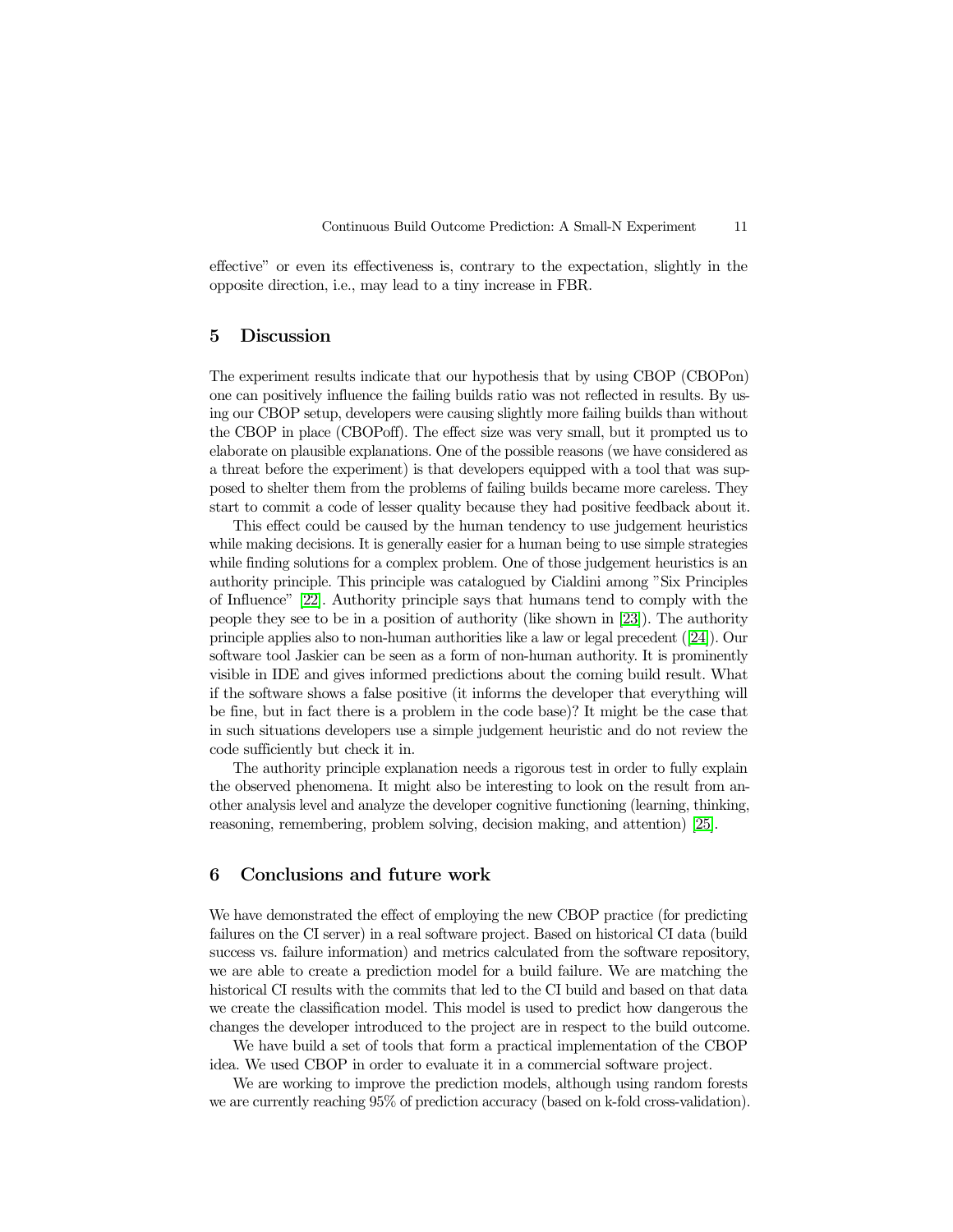According to developers, the acceptance of the new practice and the supporting toolset is beyond doubt if the performance of the prediction model is high.

Although we were not able to support our hypothesis that "Using CBOP reduces FBR" by the obtained results, we plan to extend the toolset to capture brother plateau of defects and reevaluate brother CDP practice. The social behavioral explanation (impact of non-human authority) of the results might also to be narrowed to cognitive functioning of a single developer in its environment. More rigorous testing of the explanation is needed in order to fully explain the phenomenon.

The more sophisticated effect size measures had to be used because of the trend in the CBOPoff baseline. They indicate that CBOP is "not effective" (according to the PEM measure) or its effectiveness is "debatable" (according to the PAND measure). Descriptive statistics also suggest that the effectiveness of CBOP is low and slightly in the opposite direction than expected (i.e., CBOP may in fact lead to increase in FBR) but increasing FBR in the CBOPoff baseline (see Figure [4\)](#page-9-1) does not allow to come to strong conclusions. The data obtained for this experiment is available though a download<sup>[4](#page-11-8)</sup>.

We reached a plausible explanation of the reveled phenomenon building upon the authority principle, which is rarely discussed in the software engineering context in general, and AI/ML-supported software development practices in particular, but we think deserves attention and should be taken into account with accelerating use of AI/ML techniques.

# References

- <span id="page-11-0"></span>1. Arora, I., Tetarwal, V., Saha, A.: Open issues in software defect prediction. Procedia Computer Science 46, 906–912 (2015).<https://doi.org/10.1016/j.procs.2015.02.161>
- <span id="page-11-1"></span>2. Madeyski, L., Kawalerowicz, M.: Continuous Defect Prediction: The Idea and a Related Dataset. In: 14th International Conference on Mining Software Repositories (May 20-21, 2017. Buenos Aires, Argentina)., pp. 515–518 (2017). <https://doi.org/10.1109/MSR.2017.46>
- <span id="page-11-2"></span>3. Kim, S., Whitehead Jr., E.J., Zhang, Y.: Classifying software changes: Clean or buggy? IEEE Trans. Softw. Eng. 34(2), 181–196 (2008)
- <span id="page-11-3"></span>4. Menzies, T., Milton, Z., Turhan, B., Cukic, B., Jiang, Y., Bener, A.: Defect prediction from static code features: current results, limitations, new approaches. Automated Software Engineering 17(4), 375–407 (2010).<https://doi.org/10.1007/s10515-010-0069-5>
- <span id="page-11-4"></span>5. D'Ambros, M., Lanza, M., Robbes, R.: Evaluating defect prediction approaches: a benchmark and an extensive comparison. Empirical Software Engineering 17(4-5), 531–577 (2012)
- <span id="page-11-5"></span>6. Kamei, Y., Shihab, E., Adams, B., Hassan, A.E., Mockus, A., Sinha, A., Ubayashi, N.: A large-scale empirical study of just-in-time quality assurance. IEEE Transactions on Software Engineering 39(6), 757–773 (2013)
- <span id="page-11-6"></span>7. Yang, X., Lo, D., Xia, X., Zhang, Y., Sun, J.: Deep learning for just-in-time defect prediction. In: IEEE International Conference on Software Quality, Reliability and Security (QRS), pp. 17–26 (2015)
- <span id="page-11-7"></span>8. Yang, X., Lo, D., Xia, X., Sun, J.: Tlel: A two-layer ensemble learning approach for just-in-time defect prediction. Information and Software Technology (2017)

<span id="page-11-8"></span><sup>4</sup> <https://doi.org/10.6084/m9.figshare.14222273.v1>